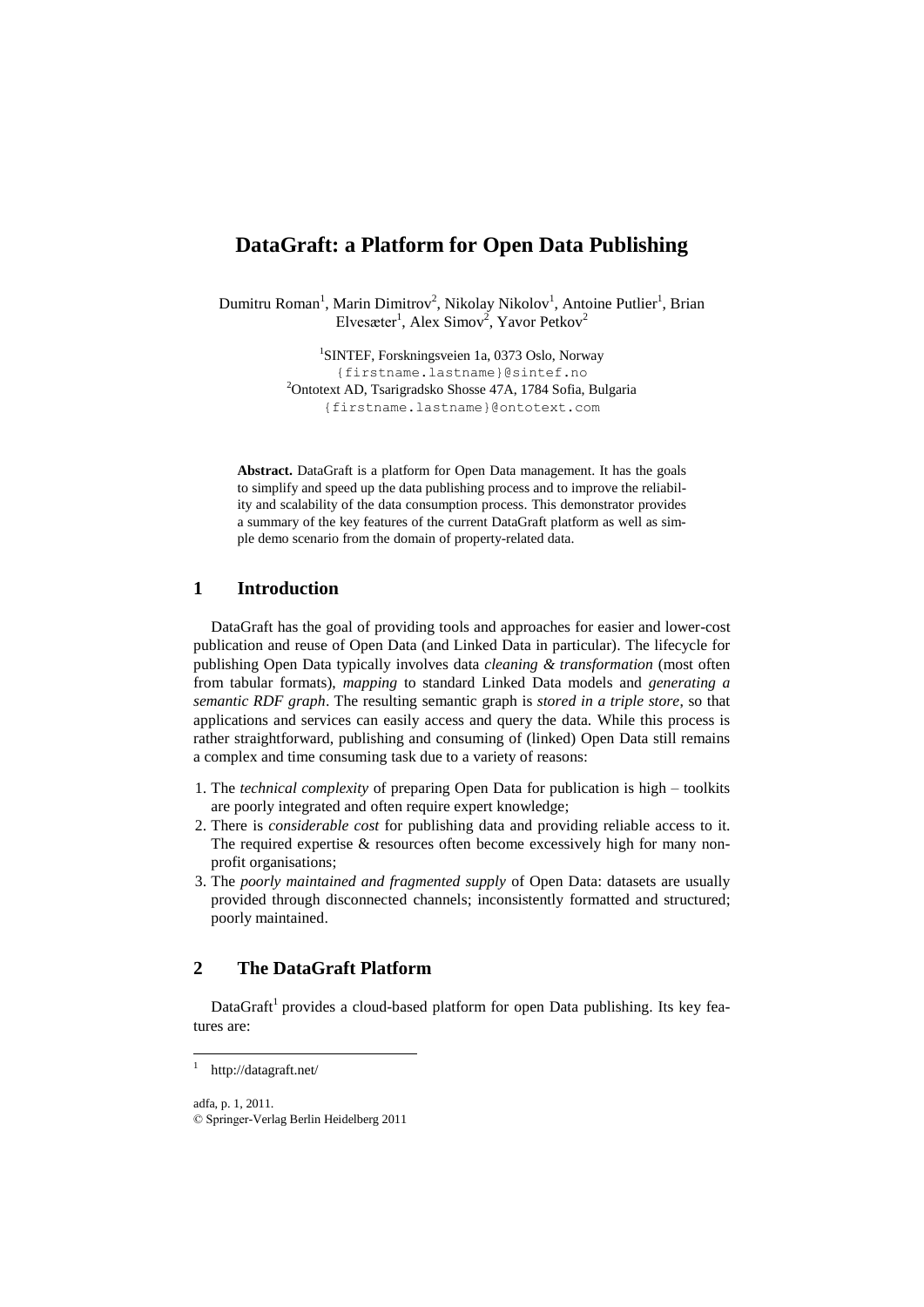- *Interactive design of data transformations*: transformations provide feedback to publishers on how data changes;
- *Repeatable data transformations*: data transformation processes often need to be repeatedly executed as new data arrives. Executable and repeatable transformations are a key requirement for a low cost data publication process;
- *Shareable and reusable data transformations*: Capabilities to reuse and extend data transformations created by other developers further lowers the data publication cost;
- *Reliable data access*: provisioning data reliably is another key aspect for the 3<sup>rd</sup> party data services and applications built on top of Open Data.

The key enablers of DataGraft are shown in **[Fig. 1](#page-1-0)**. *Grafterizer* is a front-end framework for data cleaning and transformation. It builds on Grafter<sup>2</sup>, which is a framework of reusable components designed to support complex and reliable data transformations. *Grafter* provides a domain-specific language (DSL), which allows the specification of transformation pipelines that convert tabular data or produce linked data graphs.

Another key enabler is the *semantic Graph Database-as-a-Service* (DBaaS) triple store [1], which is used for accessing the Linked Data on the platform. With a database-as-a-service solution, publishers do not need to deal with administrative overheads such as installation, upgrades and maintenance, provisioning, etc.

Finally, the *Open Data portal* integrates the components together in a web-based interface. The entire process of publishing data is reduced to a simple wizard-like interface, where publishers can simply drop their data and enter some basic metadata.. Currently, the platform provides a number of visualization widgets, including tables, line charts, bar charts, pie charts, scatter charts, bubble charts and maps.



**Fig. 1.** Key DataGraft components

<span id="page-1-0"></span> $\frac{1}{2}$ <http://grafter.org/>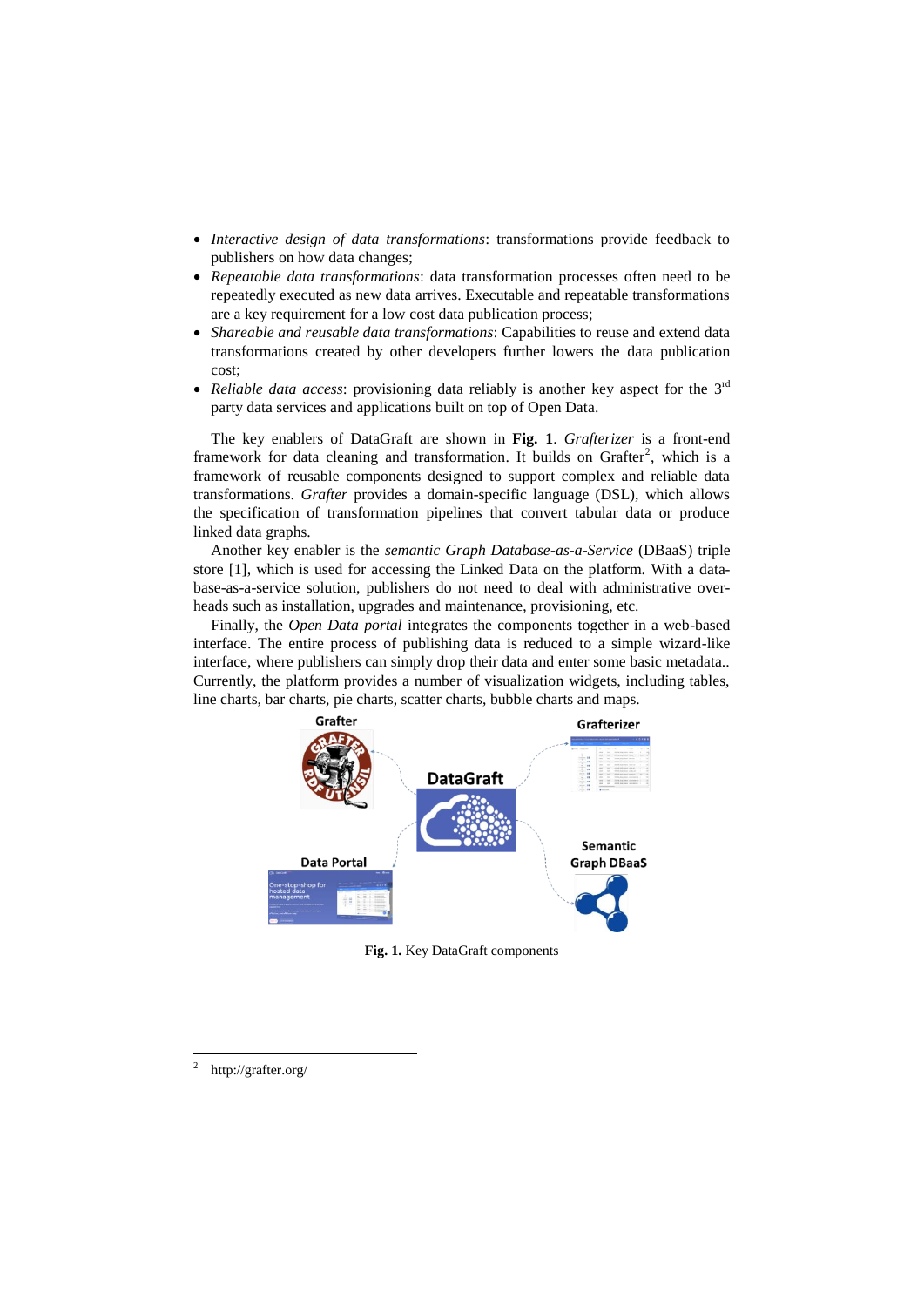## **3 Demo Scenario: Publishing Property-related Data**

The simple demonstration scenario will highlight the capabilities of the DataGraft platform: transforming data by the State of Estate service for state-owned properties in Norway and publishing the data as Linked Data. The scenario workflow is summarised in **[Fig. 2](#page-2-0)**.



**Fig. 2.** Demo scenario

<span id="page-2-0"></span>The scenario will demonstrate:

- 1. Interactive specification of tabular data transformations and mapping of tabular data to graph data (Linked Data);
- 2. Publication of data transformations on the DataGraft asset catalogue;
- 3. Execution and storage of transformed data on the semantic graph database-asa-service on DataGraft;
- 4. Sharing, reusing and extending user-generated content;
- 5. Querying published data from the live endpoint and visualising query results (**[Fig. 3](#page-3-0)**).

A visitor of the demonstration will learn how to:

- Use DataGraft to for simple data transformation and publishing;
- Easily create data transformations through the DataGraft's GUI;
- Share and reuse data transformations already published in DataGraft;
- Run data transformations and publish the resulting data on DataGraft's cloudbased semantic graph database;
- Access and query data published on DataGraft;
- Use DataGraft for real life applications (publishing property data).